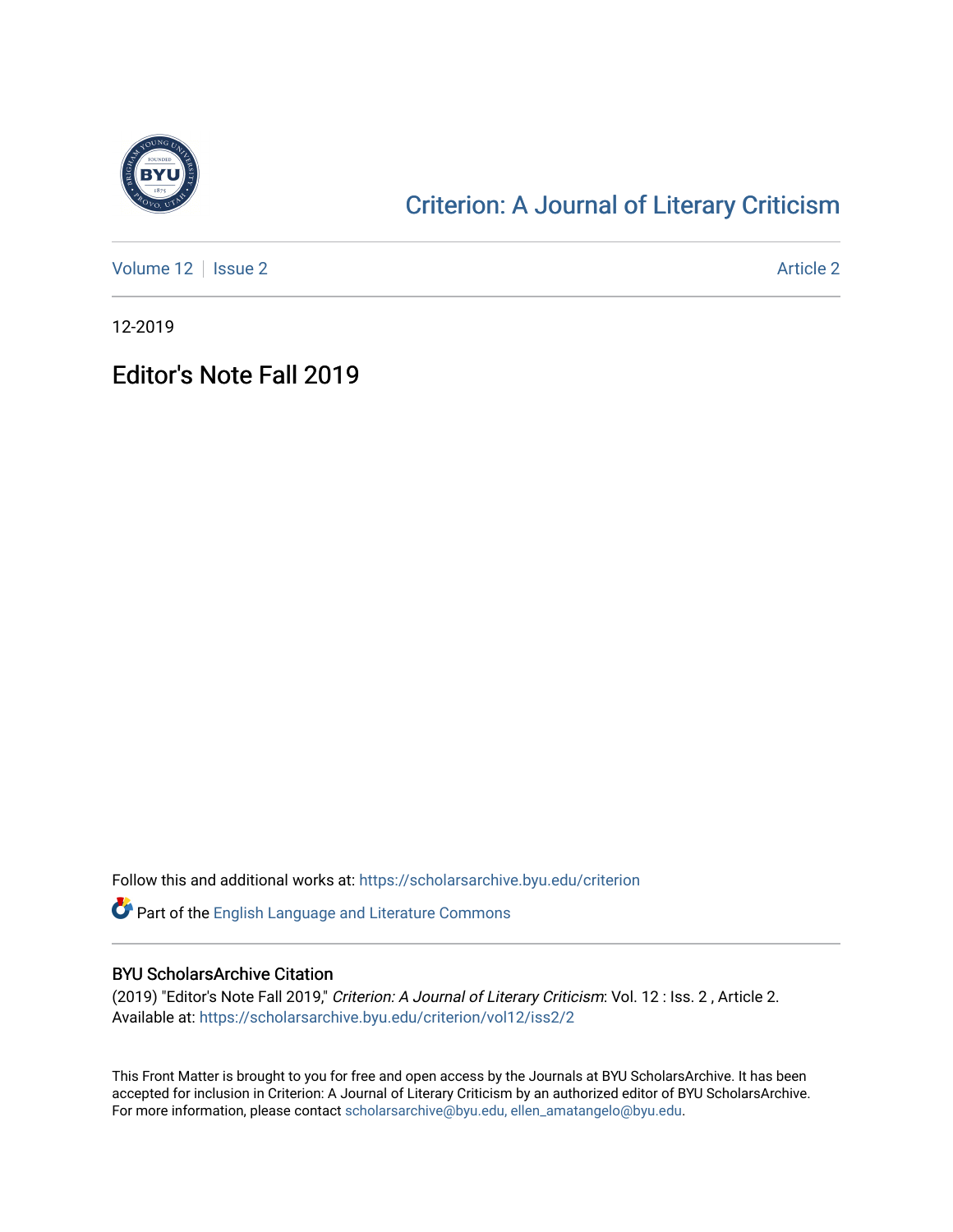## Editors' Note

We take this opportunity to express sincere gratitude for the Criterion staff and for the excellent work they have contributed to the development of this issue. *Criterion: A Journal of Literary Criticism* is a student-run journal associated with the English Department at Brigham Young University. As a journal, we give our volunteers hands-on experience and can say with confidence that, through the invaluable efforts of the staff, we have produced a quality issue for our readers. Criterion functions entirely through the commitment of our volunteer editors. Our staff has worked tirelessly through an extensive editing and design process, and, with that in mind, we are proud to present the Fall 2019 issue of Criterion.

The papers for our Fall 2019 issue come directly from the BYU English Symposium that was held earlier this year. We are grateful for our partnership with the symposium as it has given us access to several insightful works. Many thanks to our authors, who have devoted so much of their time to the editing process, and have allowed us to publish their work. Authors revised rigorously to bring their pieces to this present state, and their intellectual engagement remains the force fueling this critical endeavor. We are truly excited to present a dynamic collection of articles that examine literary works ranging from those of medieval playwrights to modern poets.

It is difficult to express the full extent of our gratitude to all those affiliated with this issue, but we would especially like to thank our faculty advisor,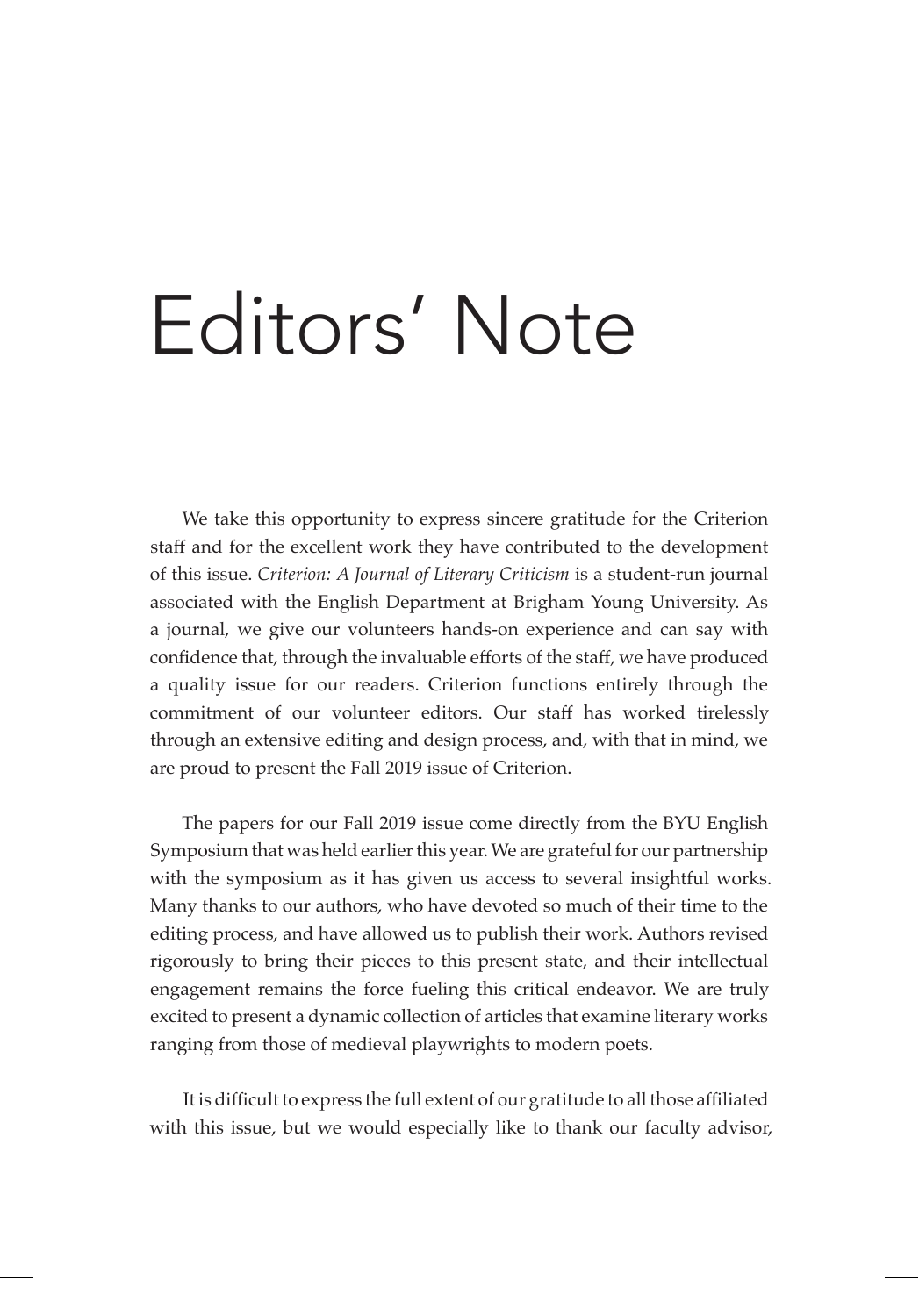Dr. Mike Taylor, for his continued interest in and support of Criterion. Dr. Taylor has provided formative advice and guidance, and we could not have created such a quality journal without his direction. Finally, we want to thank Brigham Young University and the BYU English Department for their continued support. We sincerely hope you enjoy this issue of Criterion.

*Hailey Kate Chatlin, Heather Bergeson,* and *Michela Miller Dickson*